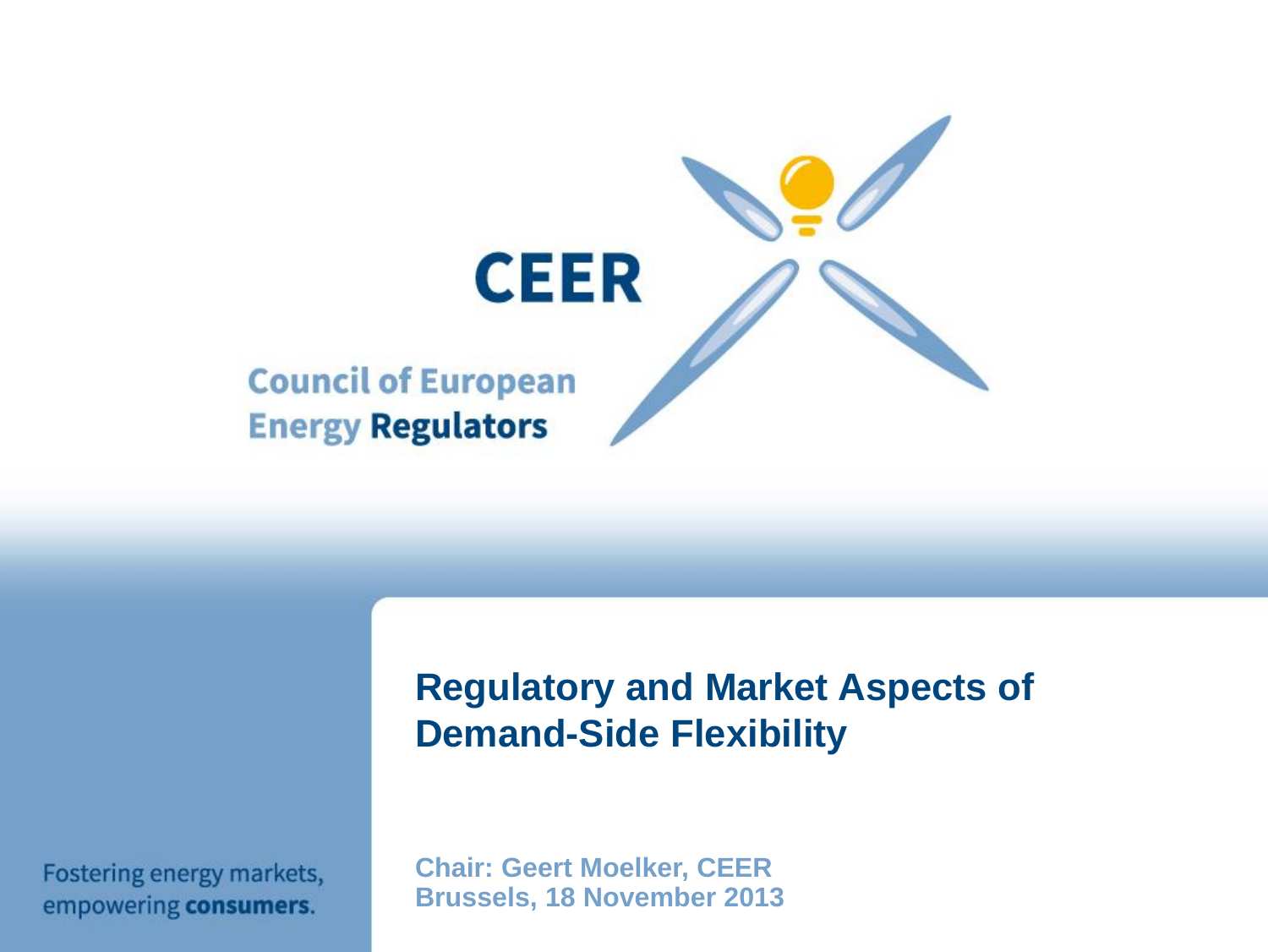

#### **CEER DSF work and context**

- Introduction to CEER (purpose, priorities and work programmes)
- CEER Consultation on Regulatory and Market Aspects of Demand-Side Flexibility (2014):
	- ► Developed based on internal survey of NRAs, research and stakeholder engagement
	- ▶ Intended to update previous CEER work in this area, and form a basis for forthcoming Deliverables, including:
- CEER Report on Demand Response and energy efficiency services (2014)
- CEER Green Paper on demand side impact on the grid and role of DSOs (2014)
- Implementation of the Energy Efficiency Directive (EED) a key influence on this work, as the EED places DSF requirements on NRAs
- Also relates to recent publications/policy initiatives
	- Commission Autumn Package (DSF and DR communication)
	- THINK reports
	- ► ACER Bridge 2025

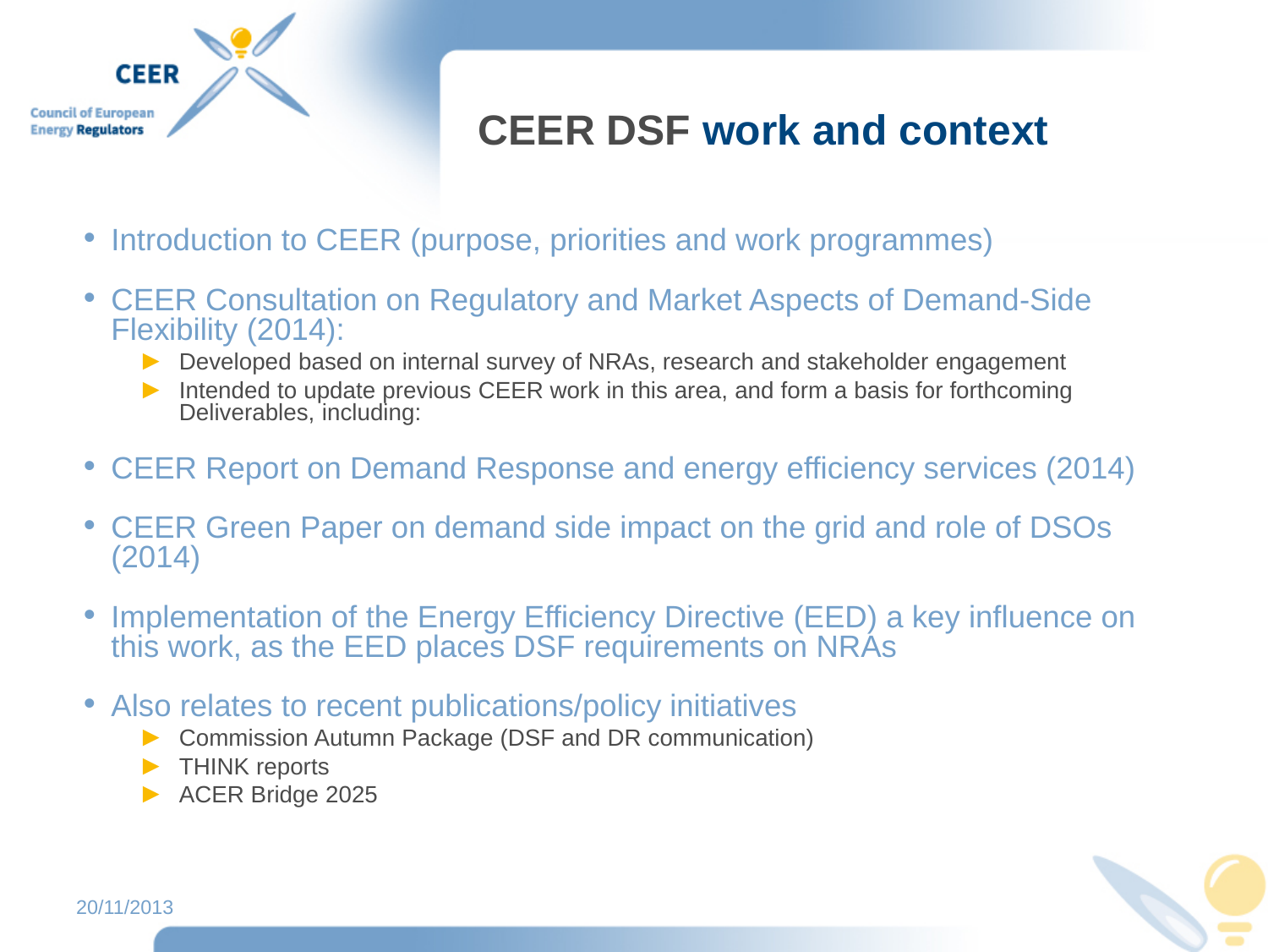

#### **Agenda**

- Welcome and introduction (13.00-13.15)
	- ► Geert Moelker, Co-Chair, CEER Electricity Working Group (EWG)
- Presentations: DSF in context (13.15-14.15)
	- ► Jan Panek, DG ENER
	- ► Xian He, Florence School of Regulation
	- ▶ Jessica Strömbäck, Smart Energy Demand Coalition
- Coffee break (14.15-14.30)
- CEER consultation: an overview (14.30-14.45)
	- ► James Luger and Michaela Kollau, CEER Sustainable Development Task Force
- Table discussions and panel reactions (14.45-15.45)
- Closing remarks and next steps (15.45-16.00)
	- ▶ Geert Moelker, CEER EWG
- Close (16.00)

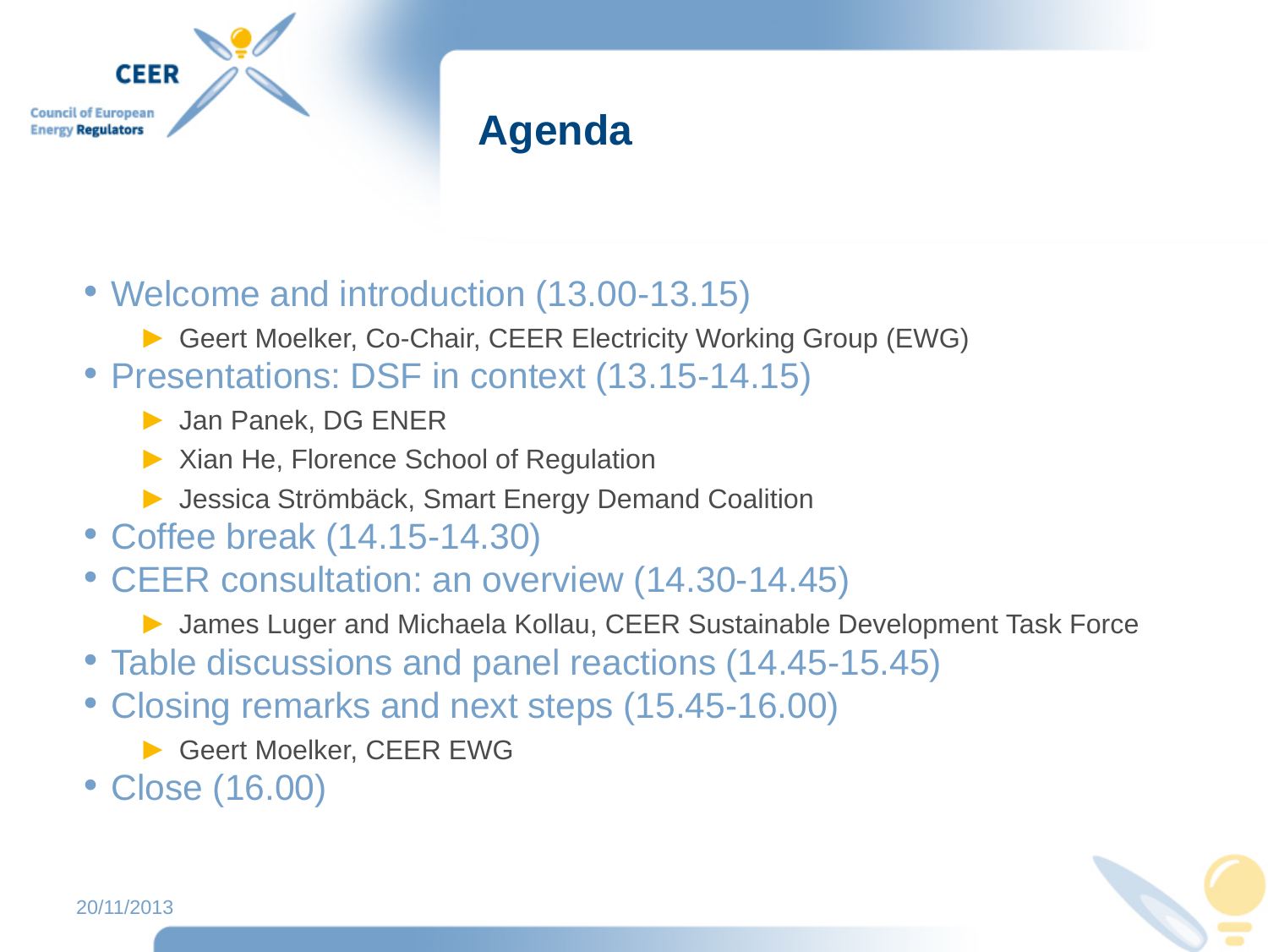**Council of European** rgy **Regulators** 

**CEER** 

# **Market and Regulatory Arrangements for Demand-Side Flexibility**

## James Luger and Michaela Kollau CEER Sustainable Development Task Force

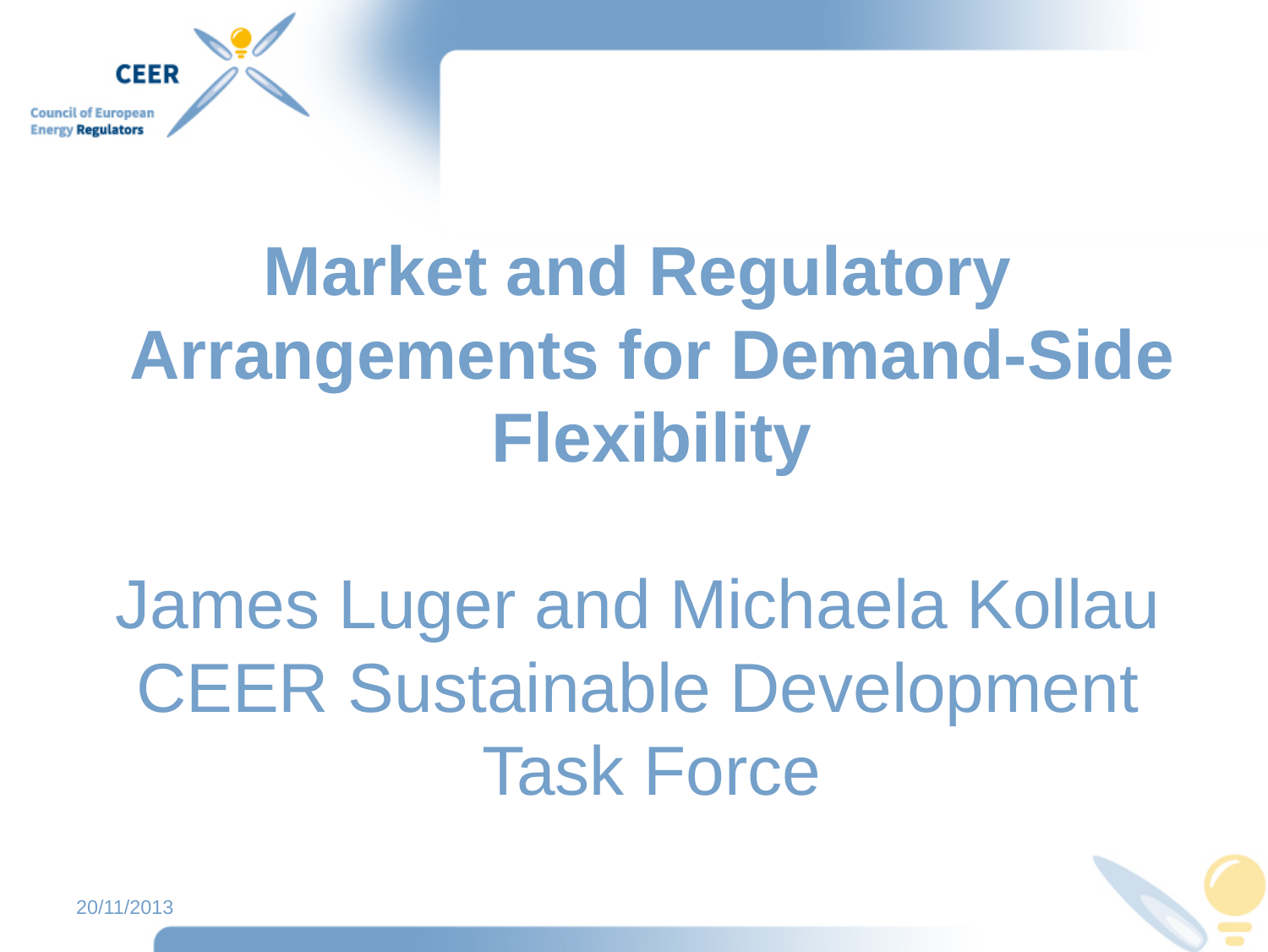

#### **Value of DSF**

- **DSF has benefits and presents opportunities across the energy system (balancing, capacity, generation and networks)**
	- ► Cost reduction
	- ▶ Enhanced generation adequacy
	- ► Ability to accommodate intermittent renewable generation
- **However, appropriate market and regulatory arrangements must be in place before this potential can be realised, such as:**
	- Establishing clear roles for the parties involved (e.g. TSOs, suppliers, aggregators, manufacturers etc.);
	- ► Non-discriminatory market rules / access for demand-side flexibility providers to participate in energy markets;
	- ► Policies and procedures to ensure consumer trust, data privacy and cyber security;
	- Innovative tariffs which provide effective demand-side signals to parties; and
	- The provision of necessary tools and knowledge to consumers.

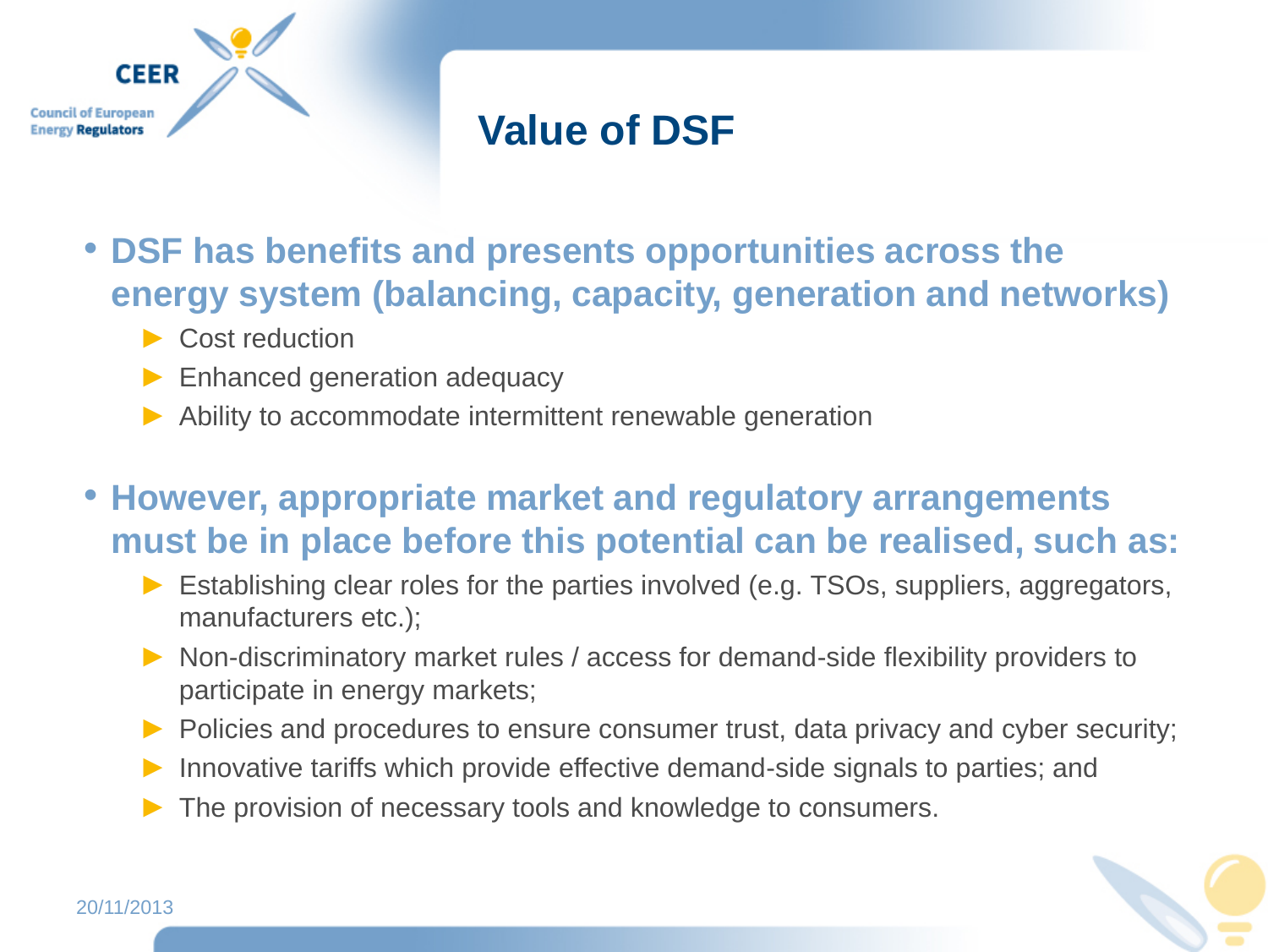

#### **Enabling DSF**

#### • Current NRA status:

- ► Few countries have an explicit mandate for DSF;
- ► Several countries have experience of using network tariffs and regulation to deliver DSF;
- The absence of smart metering and/or advanced technology is seen as a barrier;
- ▶ Some market structures enable DSF more readily than others;
- Larger consumers and aggregators play a significant role; and
- Non-connected systems (e.g. Greek Islands) present different challenges.
- This public consultation seeks to collect a **range of evidence and views on the barriers and opportunities** affecting the emergence of demand-side flexibility (DSF) measures.

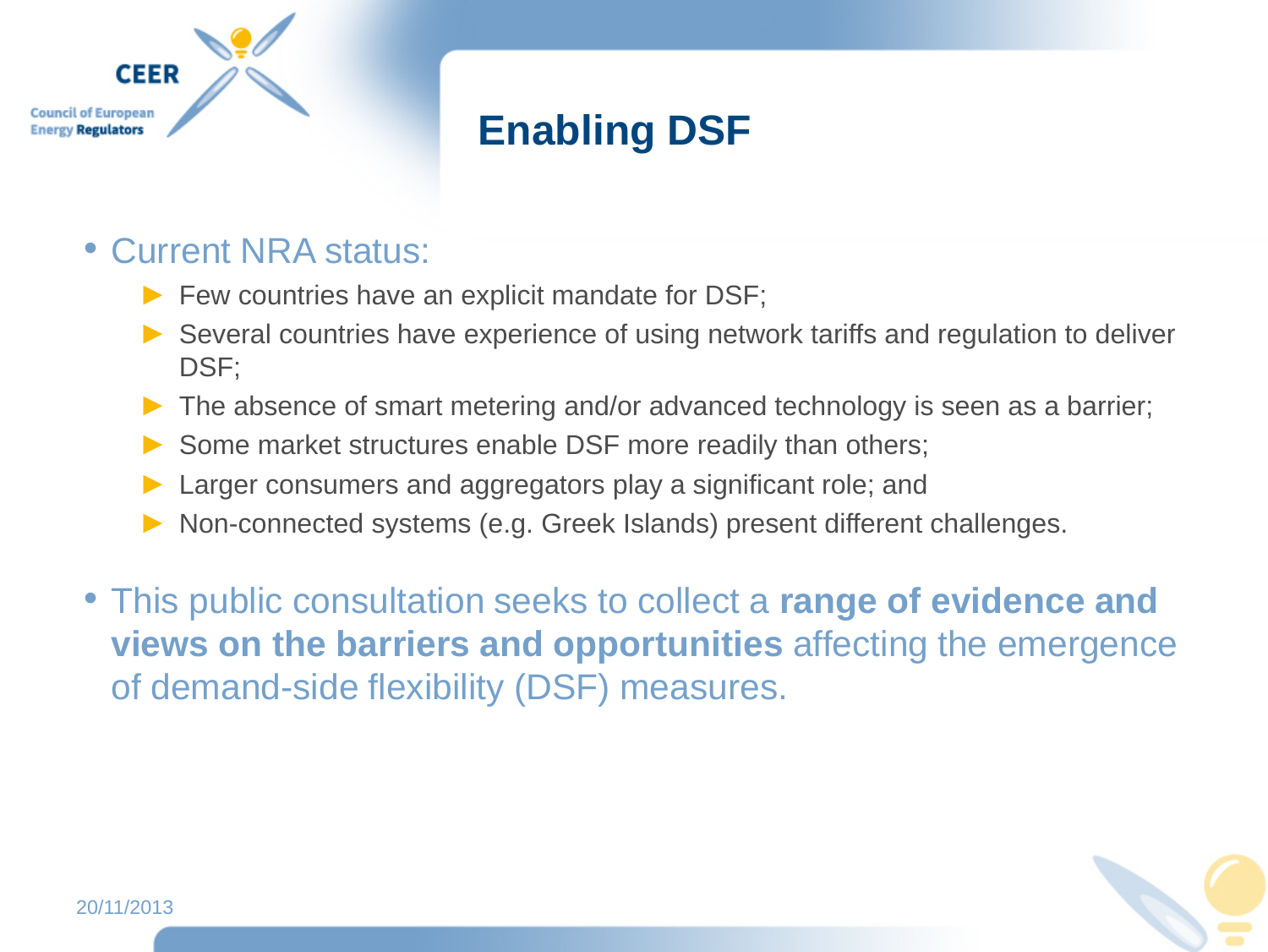

#### **Consultation questions**

- 1. What do you see as the main **opportunities and benefits** for DSF in existing / future markets and network arrangements?
- 2. What do you see as the **main barriers to the emergence** / functioning of DSF?
- 3. In what way will the **implementation of the Energy Efficiency Directive** affect DSF arrangements?
- 4. Are you aware of information on the **cost-benefit** of DSF measures?
- 5. Are there any **other / wider considerations** which we should take into account?

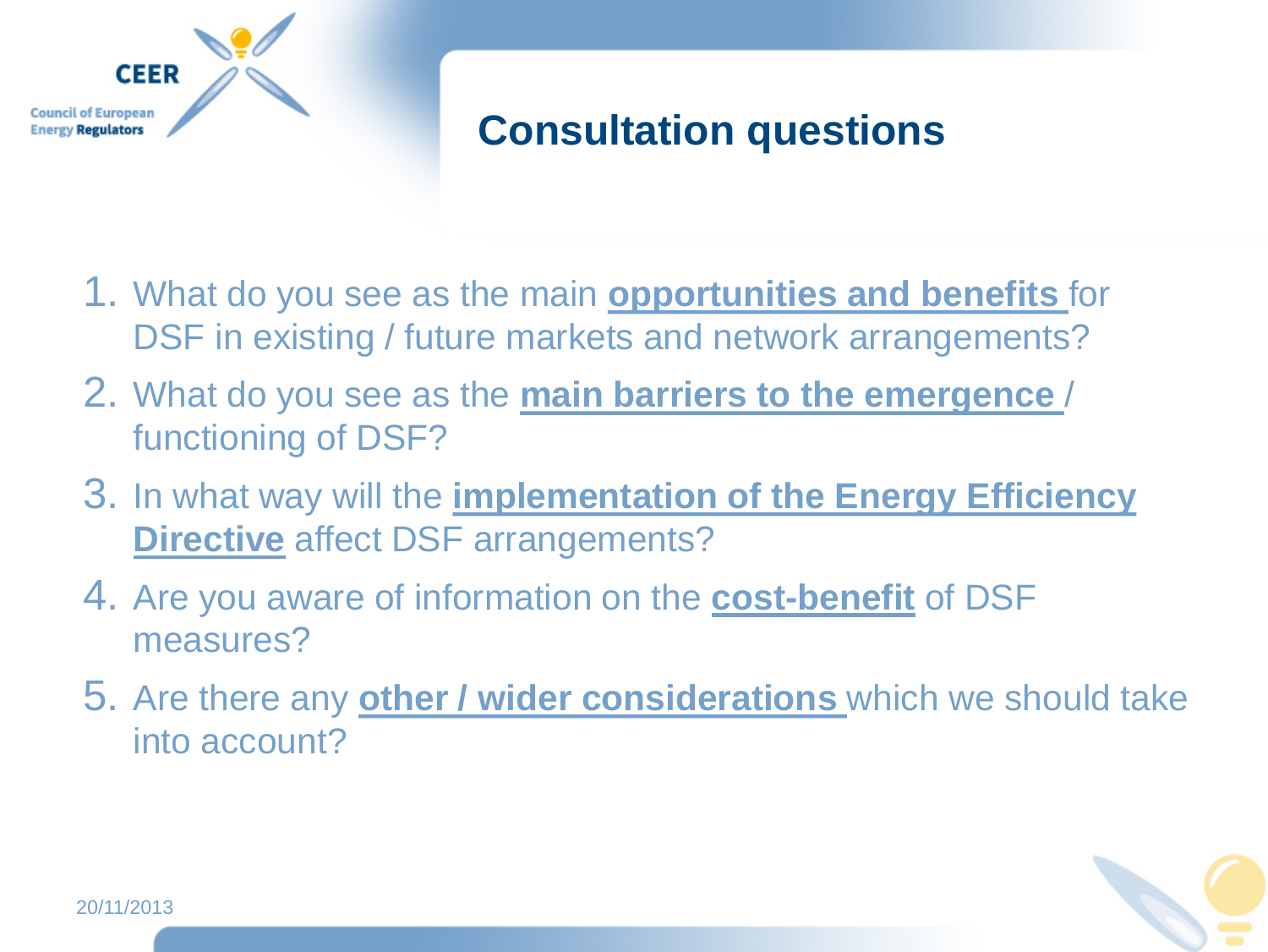

### Please complete the online consultation: [http://www.energy](http://www.energy-regulators.eu/portal/page/portal/EER_HOME/EER_CONSULT)[regulators.eu/portal/page/portal/EER\\_HOME/](http://www.energy-regulators.eu/portal/page/portal/EER_HOME/EER_CONSULT) [EER\\_CONSULT](http://www.energy-regulators.eu/portal/page/portal/EER_HOME/EER_CONSULT)

## Closes 20 December 2013